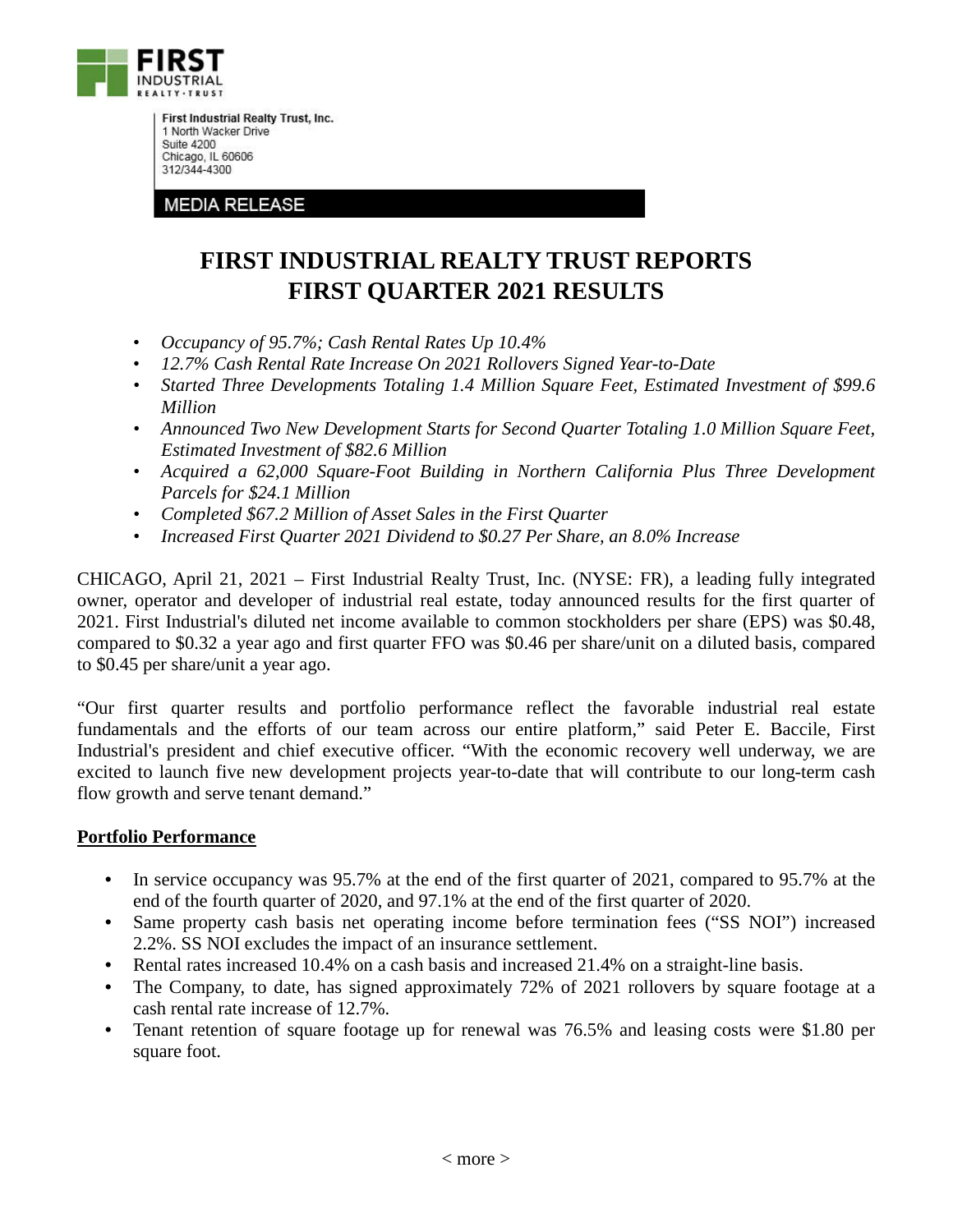## **Development Leasing**

During the first quarter, the Company:

- Leased 100% of its 44,000 square-foot First Redwood Logistics Center I Building B in the Inland Empire.
- Leased 29,000 square feet at its 173,000 square-foot First Grand Parkway Commerce Center Building I in Houston.

In the second quarter to date, the Company:

• Leased 36,000 square feet at its 199,000 square-foot First Grand Parkway Commerce Center Building II in Houston to bring the two building, 372,000 square-foot project to 33% leased.

## **Investment and Disposition Activities**

In the first quarter, the Company:

- Commenced development of three projects totaling 1.4 million square feet, with an estimated total investment of \$99.6 million comprised of:
	- First Park @ PV303 Building C in Phoenix 548,000 square feet; \$42.6 million estimated investment, site wholly owned by FR.
	- First Rockdale IV in Nashville 500,000 square feet; \$26.8 million estimated investment.
	- First Wilson Logistics Center I in the Inland Empire 303,000 square feet; \$30.2 million estimated investment.
- Acquired a 62,000 square-foot building in the Oakland market of Northern California for \$12.3 million.
- Acquired three land sites in the Lehigh Valley, the Inland Empire and the Oakland market of Northern California totaling 16.6 acres for \$11.8 million that can support development of up to 275,000 square feet.
- Sold three buildings plus two units totaling 1.1 million square feet for \$67.2 million.

In the second quarter, the Company:

- Plans to commence development of two projects totaling 963,000 square feet, with an estimated total investment of \$82.6 million comprised of:
	- First Park 121 Buildings C and D in Dallas 375,000 square feet total; pre-leased 100% of the 125,000 square-foot Building C; \$30.0 million estimated investment.
	- First Aurora Commerce Center Building E in Denver 588,000 square feet; \$52.6 million estimated investment.
- Sold a 36-acre land site in Central Pennsylvania for \$11.0 million.

## **Common Stock Dividend**

During the first quarter, the Company:

• Paid a common dividend of \$0.27 per share/unit for the quarter ending March 31, 2021 on April 19, 2021 to stockholders of record on March 31, 2021. The new dividend rate represented an 8.0% increase from the prior rate of \$0.25 per share/unit.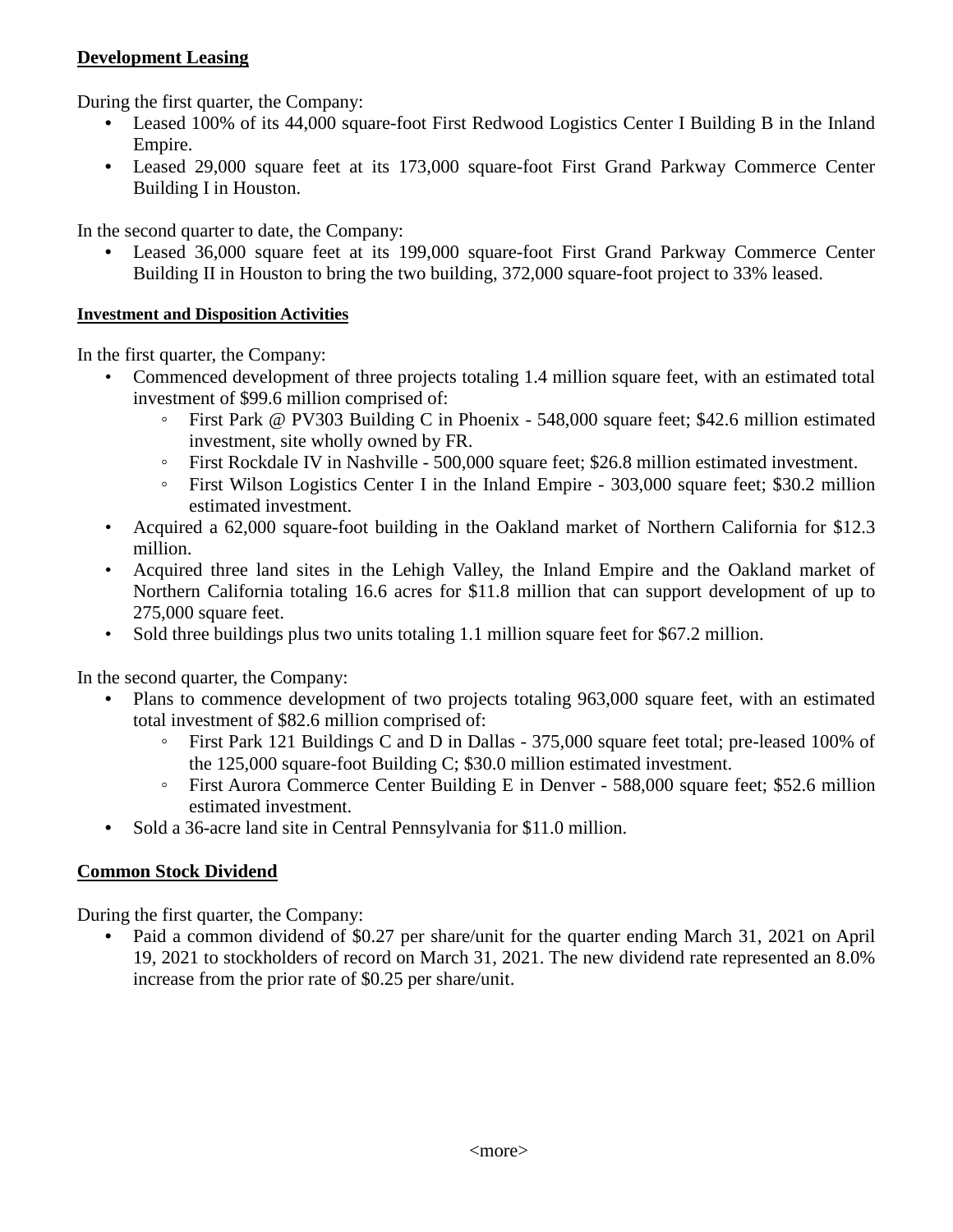## **Outlook for 2021**

"Demand for logistics facilities across our markets remains strong, evidenced by a second consecutive quarter of 100 million-plus square feet of net absorption nationally," added Mr. Baccile. "We are excited about the value creation and cash flow growth opportunities within our development pipeline as well as the rental rate growth and lease-up opportunities within our existing portfolio."

|                                                          | Low End of<br>Guidance for 2021 |        |    | High End of<br>Guidance for 2021 |  |
|----------------------------------------------------------|---------------------------------|--------|----|----------------------------------|--|
|                                                          |                                 |        |    |                                  |  |
|                                                          | (Per share/unit)                |        |    | (Per share/unit)                 |  |
| Net Income                                               | S                               | 1.17   | \$ | 1.27                             |  |
| Add: Real Estate Depreciation/Amortization               |                                 | 0.99   |    | 0.99                             |  |
| Less: Gain on Sale of Real Estate Through April 21, 2021 |                                 | (0.31) |    | (0.31)                           |  |
|                                                          |                                 |        |    |                                  |  |
| FFO (NAREIT Definition)                                  | \$                              | 1.85   | S  | 1.95                             |  |

The following assumptions were used for guidance:

- Average quarter-end in service occupancy of 95.75% to 96.75%, an increase of 25 basis points at the midpoint.
- Same store NOI growth on a cash basis before termination fees of 3.5% to 4.5% for the full year, an increase of 50 basis points at the midpoint.
- General and administrative expense of approximately \$33.0 million to \$34.0 million.
- Includes the incremental costs expected in 2021 related to the Company's developments completed and under construction as of March 31, 2021 and the aforementioned planned second quarter starts of First Park 121 Buildings C and D and First Aurora Commerce Center Building E. In total, the Company expects to capitalize \$0.05 per share of interest in 2021.
- Reflects the expected payoff of an approximately \$57.7 million secured debt maturity in the third quarter with an interest rate of 4.85%.
- Other than the transactions discussed in this release, guidance does not include the impact of:
	- any future debt repurchases prior to maturity or future debt issuances,
		- any future investments or property sales, or
		- any future equity issuances.

## **Conference Call**

First Industrial will host its quarterly conference call on Thursday, April 22, 2021 at 10:00 a.m. CDT (11:00 a.m. EDT). The conference call may be accessed by dialing (866) 542-2938 and entering the conference ID 9193527. The conference call will also be webcast live on the Investors page of the Company's website at www.firstindustrial.com. The replay will also be available on the website.

The Company's first quarter 2021 supplemental information can be viewed at www.firstindustrial.com under the "Investors" tab.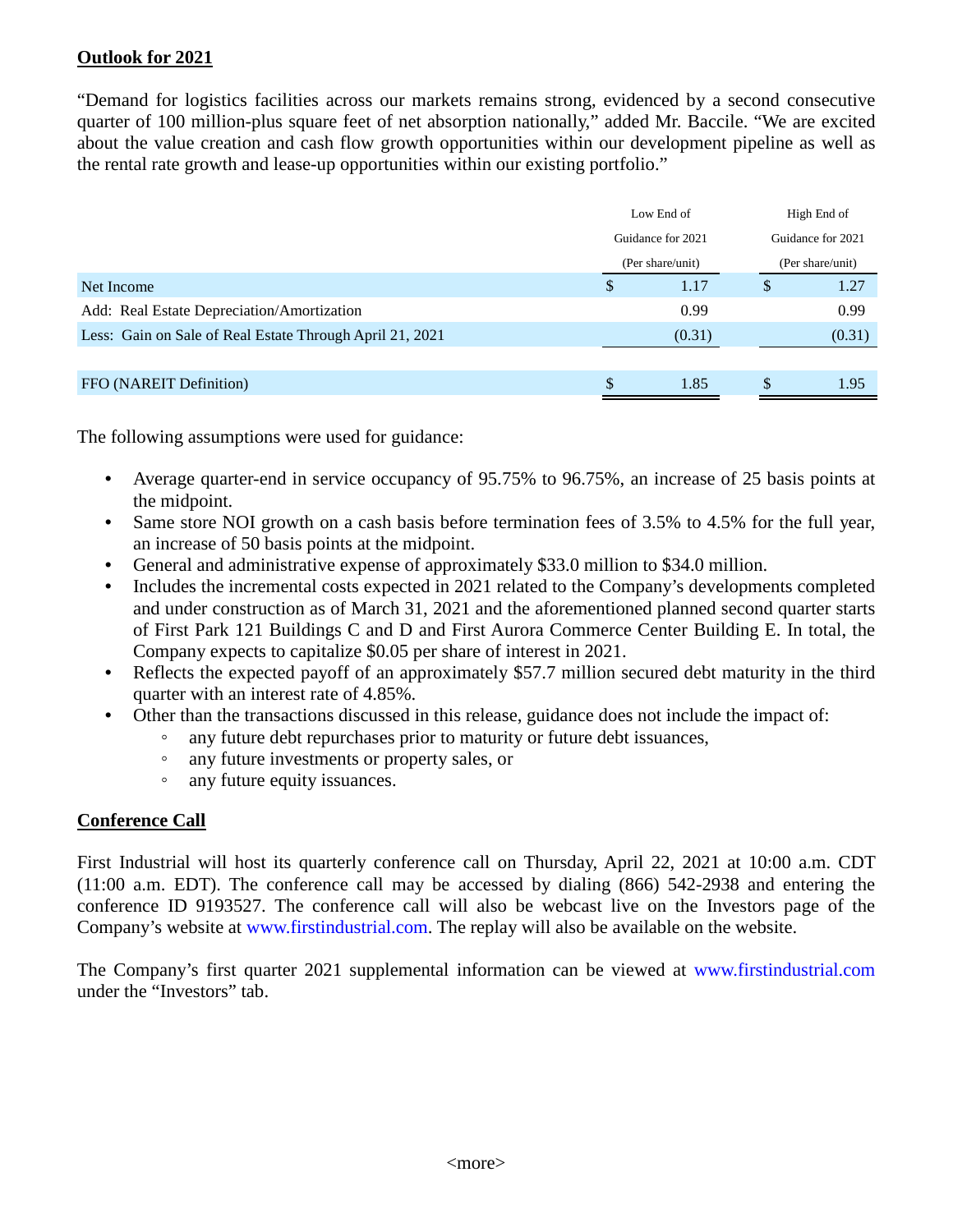### **FFO Definition**

In accordance with the NAREIT definition of FFO, First Industrial calculates FFO to be equal to net income available to First Industrial Realty Trust, Inc.'s common stockholders and participating securities, plus depreciation and other amortization of real estate, plus impairment of real estate, minus gain or plus loss on sale of real estate, net of any income tax provision or benefit associated with the sale of real estate. First Industrial also excludes the same adjustments from its share of net income from unconsolidated joint ventures.

#### **About First Industrial Realty Trust, Inc.**

First Industrial Realty Trust, Inc. (NYSE: FR) is a leading fully integrated owner, operator, and developer of industrial real estate with a track record of providing industry-leading customer service to multinational corporations and regional customers. Across major markets in the United States, our local market experts manage, lease, buy, (re)develop, and sell bulk and regional distribution centers, light industrial, and other industrial facility types. In total, we own and have under development approximately 64.4 million square feet of industrial space as of March 31, 2021. For more information, please visit us at www.firstindustrial.com.

#### **Forward-Looking Information**

*This press release and the presentation to which it refers may contain forward-looking statements within the meaning of Section 27A of the Securities Act of 1933, and Section 21E of the Securities Exchange Act of 1934. We intend for such forward-looking statements to be covered by the safe harbor provisions for forward-looking statements contained in the Private Securities Litigation Reform Act of 1995. Forwardlooking statements are based on certain assumptions and describe our future plans, strategies and expectations, and are generally identifiable by use of the words "believe," "expect," "plan," "intend," "anticipate," "estimate," "project," "seek," "target," "potential," "focus," "may," "will," "should" or similar words. Although we believe the expectations reflected in forward-looking statements are based upon reasonable assumptions, we can give no assurance that our expectations will be attained or that results will not materially differ. Factors which could have a materially adverse effect on our operations and future prospects include, but are not limited to: changes in national, international, regional and local economic conditions generally and real estate markets specifically; changes in legislation/regulation (including changes to laws governing the taxation of real estate investment trusts) local economic conditions generally and real estate markets specifically; changes in legislation/regulation (including changes to laws governing the taxation of real estate investment trusts) and actions of regulatory authorities; the uncertainty and economic impact of pandemics, epidemics or other public health emergencies or fear of such events, such as the recent outbreak of coronavirus disease 2019 (COVID-19); our ability to qualify and maintain our status as a real estate investment trust; the availability and attractiveness of financing (including both public and private capital) and changes in interest rates; the availability and attractiveness of terms of additional debt repurchases; our ability to retain our credit agency ratings; our ability to comply with applicable financial covenants; our competitive environment; changes in supply, demand and valuation of industrial properties and land in our current and potential market areas; our ability to identify, acquire, develop and/or manage properties on favorable terms; our ability to dispose of properties on favorable terms; our ability to manage the integration of properties we acquire; potential liability relating to environmental matters; defaults on or non-renewal of leases by our tenants; decreased rental rates or increased vacancy rates; higher-than-expected real estate construction costs and delays in development or lease-up schedules; potential natural disasters and other potentially catastrophic events such as acts of war and/or terrorism; litigation, including costs associated with prosecuting or defending claims and any adverse outcomes; risks associated with our investments in joint*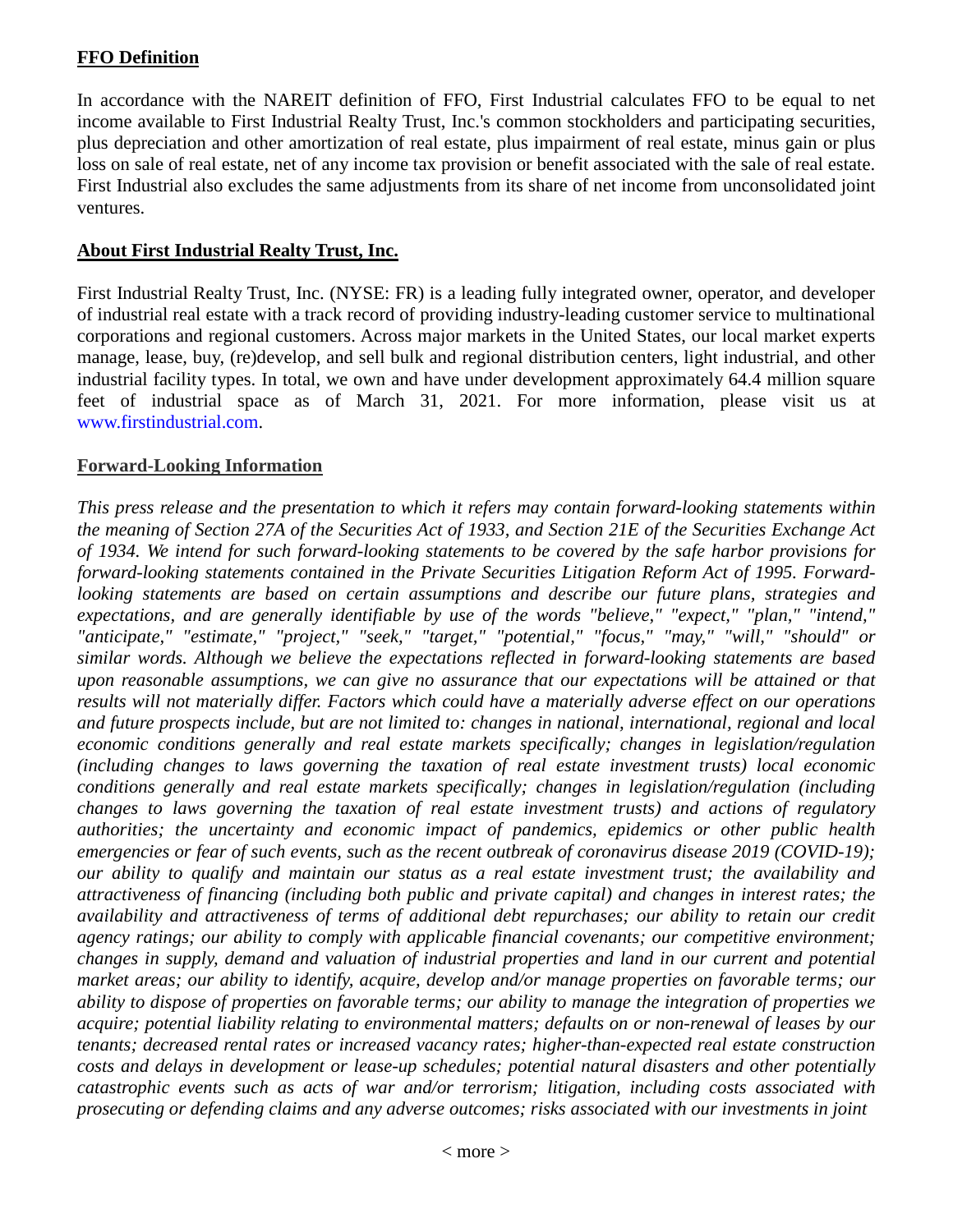*ventures, including our lack of sole decision-making authority; and other risks and uncertainties described under the heading "Risk Factors" and elsewhere in our annual report on Form 10-K for the year ended December 31, 2020, as well as those risks and uncertainties discussed from time to time in our other Exchange Act reports and in our other public filings with the SEC. We caution you not to place undue reliance on forward-looking statements, which reflect our outlook only and speak only as of the date of this press release or the dates indicated in the statements. We assume no obligation to update or supplement forward-looking statements. For further information on these and other factors that could impact us and the statements contained herein, reference should be made to our filings with the SEC.*

A schedule of selected financial information is attached.

Contact: Art Harmon Vice President, Investor Relations and Marketing (312) 344-4320

< more >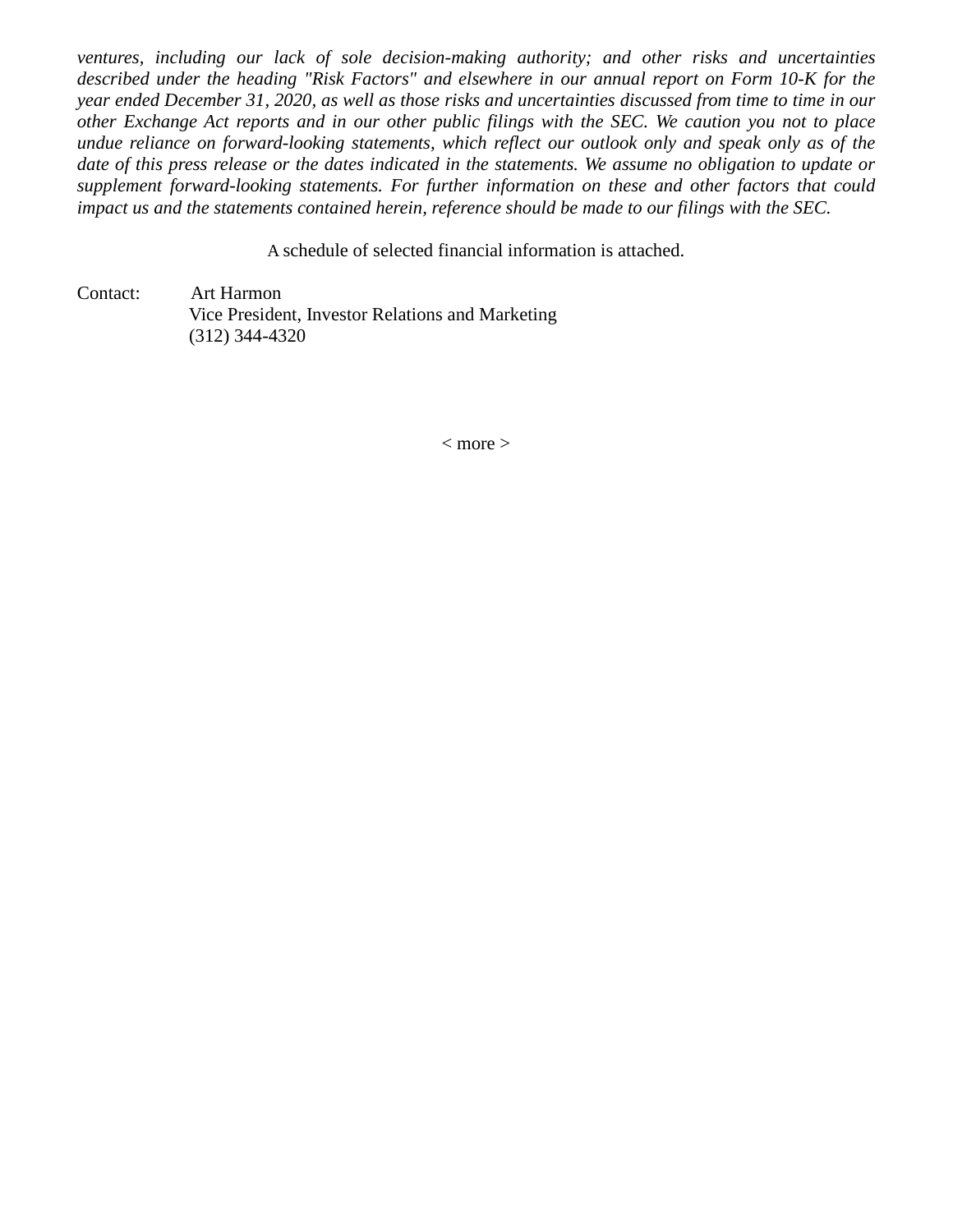#### **FIRST INDUSTRIAL REALTY TRUST, INC. Selected Financial Data (Unaudited) (In thousands except per share/Unit data)**

|                                                                                                                                                                   | <b>Three Months Ended</b> |           |               |           |
|-------------------------------------------------------------------------------------------------------------------------------------------------------------------|---------------------------|-----------|---------------|-----------|
|                                                                                                                                                                   |                           | March 31, |               | March 31, |
|                                                                                                                                                                   |                           | 2021      |               | 2020      |
| <b>Statements of Operations and Other Data:</b>                                                                                                                   |                           |           |               |           |
| <b>Total Revenues</b>                                                                                                                                             | \$                        | 116,259   | $\mathcal{S}$ | 110,343   |
| <b>Property Expenses</b>                                                                                                                                          |                           | (33,242)  |               | (29,081)  |
| General and Administrative (a)                                                                                                                                    |                           | (8, 564)  |               | (9,251)   |
| Depreciation of Corporate FF&E                                                                                                                                    |                           | (188)     |               | (194)     |
| Depreciation and Other Amortization of Real Estate                                                                                                                |                           | (31, 787) |               | (30, 737) |
| <b>Total Expenses</b>                                                                                                                                             |                           | (73, 781) |               | (69,263)  |
| Gain on Sale of Real Estate                                                                                                                                       |                           | 34,645    |               | 13,993    |
| <b>Interest Expense</b>                                                                                                                                           |                           | (12, 673) |               | (12, 804) |
| Amortization of Debt Issuance Costs                                                                                                                               |                           | (949)     |               | (788)     |
| <b>Income from Operations Before Equity in Loss of</b><br><b>Joint Ventures and Income Tax Benefit</b>                                                            | \$                        | 63,501    | \$            | 41,481    |
| Equity in Loss of Joint Ventures                                                                                                                                  |                           | (73)      |               | (29)      |
| <b>Income Tax Benefit</b>                                                                                                                                         |                           | 155       |               | 77        |
| <b>Net Income</b>                                                                                                                                                 | \$                        | 63,583    | \$            | 41,529    |
| Net Income Attributable to the Noncontrolling Interests                                                                                                           |                           | (1,385)   |               | (895)     |
| Net Income Available to First Industrial Realty Trust, Inc.'s<br><b>Common Stockholders and Participating Securities</b>                                          |                           | 62,198    | \$            | 40,634    |
| RECONCILIATION OF NET INCOME AVAILABLE TO<br>FIRST INDUSTRIAL REALTY TRUST, INC.'S COMMON<br>STOCKHOLDERS AND PARTICIPATING SECURITIES<br>TO FFO (b) AND AFFO (b) |                           |           |               |           |
| Net Income Available to First Industrial Realty Trust, Inc.'s<br><b>Common Stockholders and Participating Securities</b>                                          | \$                        | 62,198    | \$            | 40,634    |
| Depreciation and Other Amortization of Real Estate                                                                                                                |                           | 31,787    |               | 30,737    |
| Noncontrolling Interests                                                                                                                                          |                           | 1,385     |               | 895       |
| Gain on Sale of Real Estate                                                                                                                                       |                           | (34, 645) |               | (13,993)  |
| Income Tax Provision - Allocable to Gain on Sale of Real Estate                                                                                                   |                           | 79        |               |           |
| <b>Funds From Operations (NAREIT) ("FFO") (b)</b>                                                                                                                 | \$                        | 60,804    | \$            | 58,273    |
| Amortization of Equity Based Compensation                                                                                                                         |                           | 3,613     |               | 3,641     |
| Amortization of Debt Discounts and Hedge Costs                                                                                                                    |                           | 104       |               | 104       |
| Amortization of Debt Issuance Costs                                                                                                                               |                           | 949       |               | 788       |
| Depreciation of Corporate FF&E                                                                                                                                    |                           | 188       |               | 194       |
| Non-incremental Building Improvements                                                                                                                             |                           | (2,350)   |               | (1,505)   |
| Non-incremental Leasing Costs                                                                                                                                     |                           | (4,619)   |               | (3, 498)  |
| Capitalized Interest                                                                                                                                              |                           | (1,923)   |               | (1,558)   |
| <b>Capitalized Overhead</b>                                                                                                                                       |                           | (1,623)   |               | (1,720)   |
| Straight-Line Rent, Amortization of Above (Below) Market<br>Leases and Lease Inducements                                                                          |                           | (5, 428)  |               | (3,171)   |
| <b>Adjusted Funds From Operations ("AFFO") (b)</b>                                                                                                                | \$                        | 49,715    | \$            | 51,548    |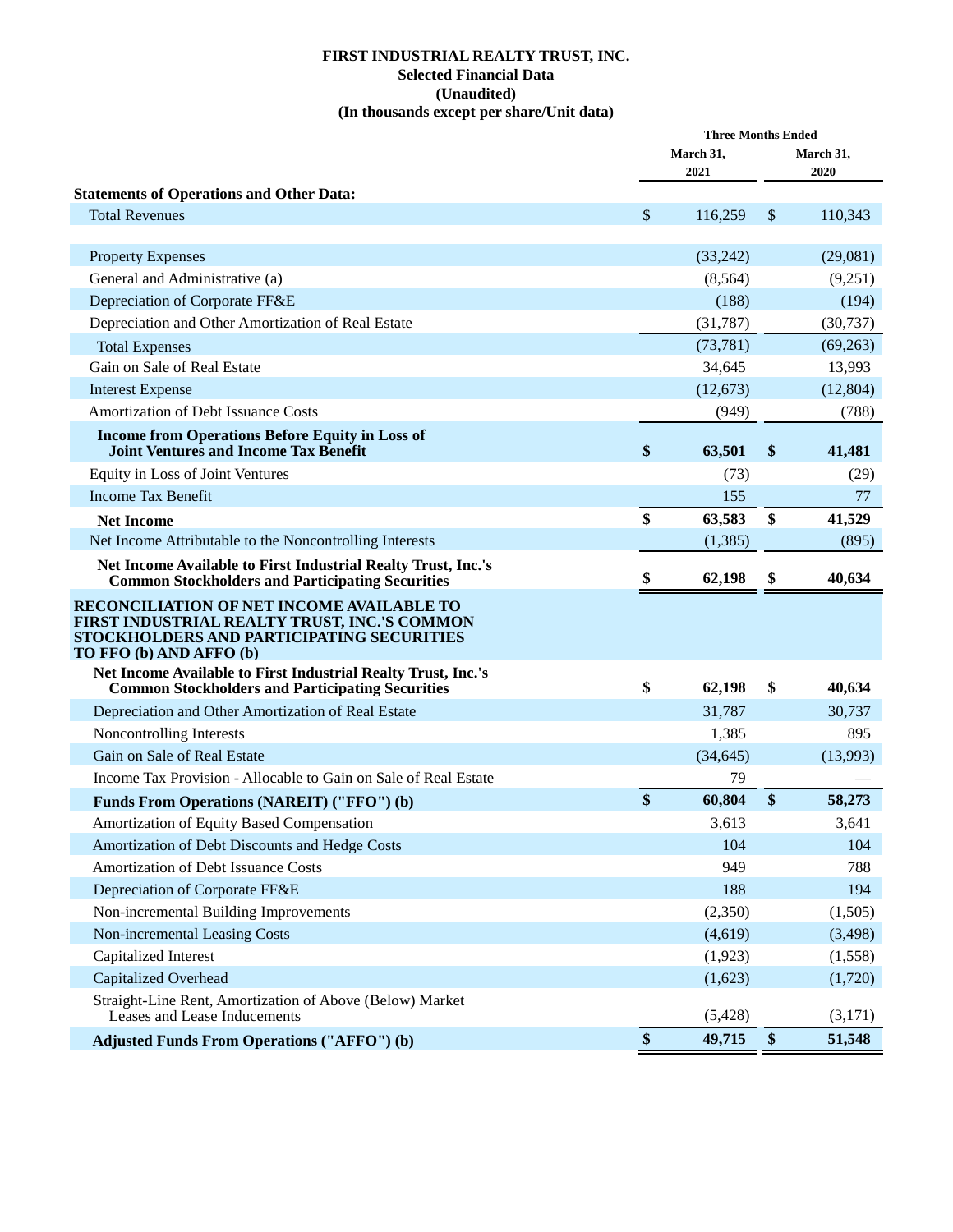| RECONCILIATION OF NET INCOME AVAILABLE TO<br>FIRST INDUSTRIAL REALTY TRUST, INC.'S COMMON                                | <b>Three Months Ended</b> |                |                           |                   |
|--------------------------------------------------------------------------------------------------------------------------|---------------------------|----------------|---------------------------|-------------------|
| STOCKHOLDERS AND PARTICIPATING SECURITIES TO ADJUSTED<br><b>EBITDA</b> (b) AND NOI (b)                                   | March 31,<br>2021         |                | March 31,<br>2020         |                   |
| Net Income Available to First Industrial Realty Trust, Inc.'s<br><b>Common Stockholders and Participating Securities</b> | \$                        | 62,198         | \$                        | 40,634            |
| <b>Interest Expense</b>                                                                                                  |                           | 12,673         |                           | 12,804            |
| Depreciation and Other Amortization of Real Estate                                                                       |                           | 31,787         |                           | 30,737            |
| Severance and Retirement Benefit Expense (a)                                                                             |                           |                |                           | 1,204             |
| Income Tax Benefit - Not Allocable to Gain on Sale of Real Estate                                                        |                           | (234)          |                           | (77)              |
| Income Tax Provision - Allocable to Gain on Sale of Real Estate                                                          |                           | 79             |                           |                   |
| Noncontrolling Interests                                                                                                 |                           | 1,385          |                           | 895               |
| Amortization of Debt Issuance Costs                                                                                      |                           | 949            |                           | 788               |
| Depreciation of Corporate FF&E                                                                                           |                           | 188            |                           | 194               |
| Gain on Sale of Real Estate                                                                                              |                           | (34, 645)      |                           | (13,993)          |
| <b>Adjusted EBITDA (b)</b>                                                                                               | \$                        | 74,380         | \$                        | 73,186            |
| General and Administrative (a)                                                                                           |                           | 8,564          |                           | 8,047             |
| FFO from Joint Ventures                                                                                                  |                           | 73             |                           | 29                |
| Net Operating Income ("NOI") (b)                                                                                         | \$                        | 83,017         | $\boldsymbol{\$}$         | 81,262            |
| Non-Same Store NOI                                                                                                       |                           | (5,370)        |                           | (5,379)           |
| Same Store NOI Before Same Store Adjustments (b)                                                                         | \$                        | 77,647         | \$                        | 75,883            |
| Straight-line Rent                                                                                                       |                           | (2, 342)       |                           | (1,639)           |
| Above (Below) Market Lease Amortization                                                                                  |                           | (225)          |                           | (281)             |
| <b>Lease Termination Fees</b>                                                                                            |                           | (125)          |                           | (616)             |
| Same Store NOI (Cash Basis without Termination Fees) (b)                                                                 | \$                        | 74,955         | \$                        | 73,347            |
| Weighted Avg. Number of Shares/Units Outstanding - Basic                                                                 |                           | 131,172        |                           | 129,070           |
| Weighted Avg. Number of Shares Outstanding - Basic                                                                       |                           | 129,088        |                           | 126,934           |
| Weighted Avg. Number of Shares/Units Outstanding - Diluted                                                               |                           | 131,634        |                           | 129,400           |
| Weighted Avg. Number of Shares Outstanding - Diluted                                                                     |                           | 129,172        |                           | 127,111           |
| <b>Per Share/Unit Data:</b>                                                                                              |                           |                |                           |                   |
| Net Income Available to First Industrial Realty Trust, Inc.'s                                                            |                           |                |                           |                   |
| Common Stockholders and Participating Securities                                                                         | \$                        | 62,198         | \$                        | 40,634            |
| Less: Allocation to Participating Securities                                                                             |                           | (61)           |                           | (59)              |
| Net Income Available to First Industrial Realty Trust, Inc.'s<br>Common Stockholders                                     | \$                        | 62,137         | \$                        | 40,575            |
| Basic and Diluted Per Share                                                                                              | \$                        | 0.48           | \$                        | 0.32              |
| FFO (NAREIT) (b)                                                                                                         | \$                        | 60,804         | \$                        | 58,273            |
| Less: Allocation to Participating Securities                                                                             |                           | (153)          |                           | (172)             |
| FFO (NAREIT) Allocable to Common Stockholders and Unitholders                                                            | \$                        | 60,651         | \$                        | 58,101            |
| Basic and Diluted Per Share/Unit                                                                                         | \$                        | 0.46           | \$                        | 0.45              |
| Common Dividends/Distributions Per Share/Unit                                                                            | \$                        | 0.27           | \$                        | 0.25              |
| <b>Balance Sheet Data (end of period):</b>                                                                               |                           | March 31, 2021 |                           | December 31, 2020 |
| <b>Gross Real Estate Investment</b>                                                                                      | $\mathcal{S}$             | 4,146,176      | $\boldsymbol{\mathsf{S}}$ | 4,087,633         |
| <b>Total Assets</b>                                                                                                      |                           | 3,816,853      |                           | 3,791,938         |
| Debt                                                                                                                     |                           | 1,593,942      |                           | 1,594,641         |
| <b>Total Liabilities</b>                                                                                                 |                           | 1,835,968      |                           | 1,844,618         |
| <b>Total Equity</b>                                                                                                      |                           | 1,980,885      |                           | 1,947,320         |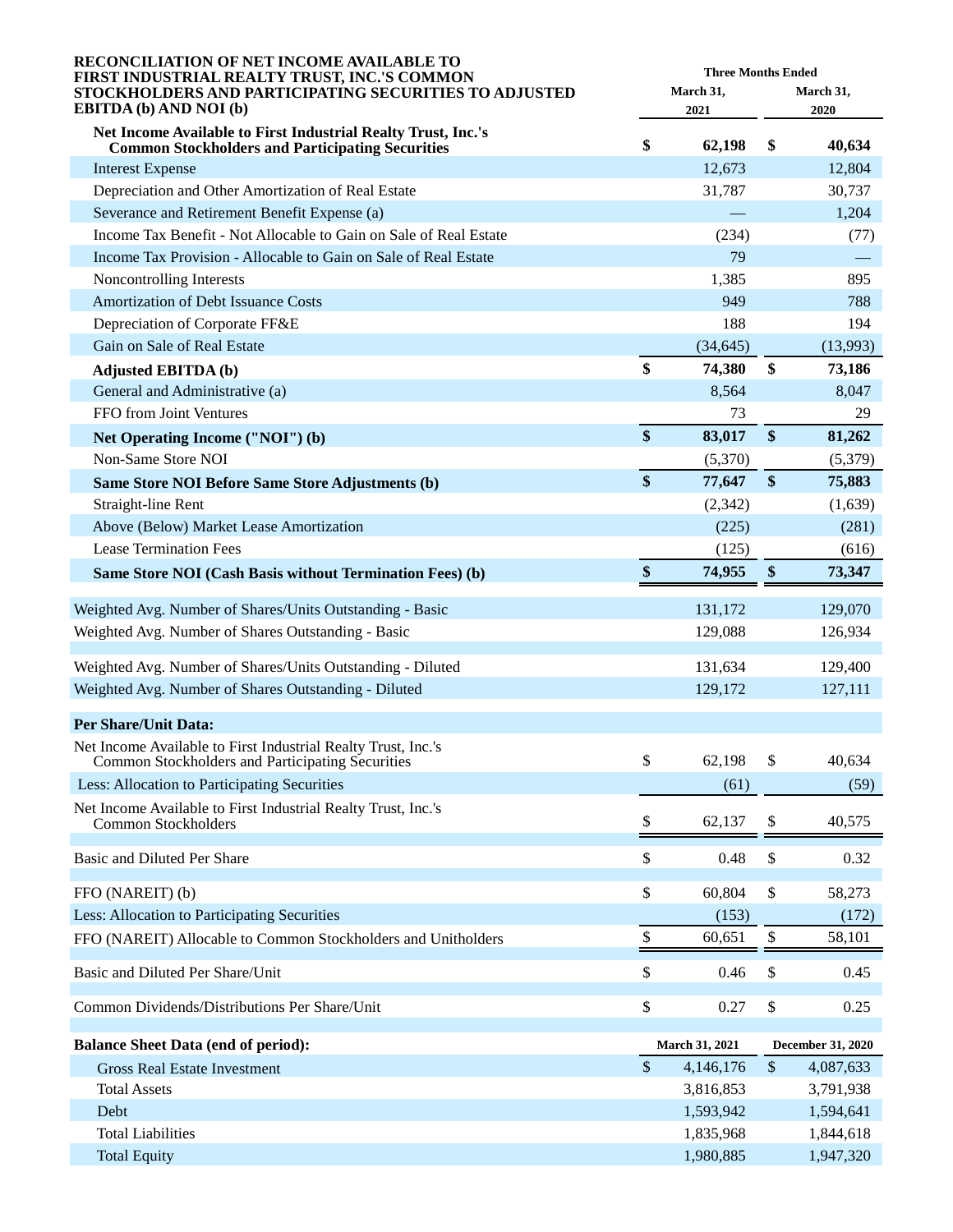| a)                                                                               | <b>Three Months Ended</b><br><b>March 31, 2020</b> |  |
|----------------------------------------------------------------------------------|----------------------------------------------------|--|
| General and Administrative per the Form 10-Q                                     | 9.251                                              |  |
| Severance and Retirement Benefit Expense                                         | (1,204)                                            |  |
| General and Administrative per Reconciliation within the Selected Financial Data | 8.047                                              |  |

b) Investors in, and analysts following, the real estate industry utilize funds from operations ("FFO"), net operating income ("NOI"), adjusted EBITDA and adjusted funds from operations ("AFFO"), variously defined below, as supplemental performance measures. While we believe net income available to First Industrial Realty Trust, Inc.'s common stockholders and participating securities, as defined by GAAP, is the most appropriate measure, we consider FFO, NOI, adjusted EBITDA and AFFO, given their wide use by, and relevance to investors and analysts, appropriate supplemental performance measures. FFO, reflecting the assumption that real estate asset values rise or fall with market conditions, principally adjusts for the effects of GAAP depreciation and amortization of real estate assets. NOI provides a measure of rental operations, and does not factor in depreciation and amortization and non-property specific expenses such as general and administrative expenses. Adjusted EBITDA provides a tool to further evaluate the ability to incur and service debt and to fund dividends and other cash needs. AFFO provides a tool to further evaluate the ability to fund dividends. In addition, FFO, NOI, adjusted EBITDA and AFFO are commonly used in various ratios, pricing multiples/yields and returns and valuation calculations used to measure financial position, performance and value.

In accordance with the NAREIT definition of FFO, we calculate FFO to be equal to net income available to First Industrial Realty Trust, Inc.'s common stockholders and participating securities, plus depreciation and other amortization of real estate, plus impairment of real estate, minus gain or plus loss on sale of real estate, net of any income tax provision or benefit associated with the sale of real estate. We also exclude the same adjustments from our share of net income from unconsolidated joint ventures.

NOI is defined as our revenues, minus property expenses such as real estate taxes, repairs and maintenance, property management, utilities, insurance and other expenses.

Adjusted EBITDA is defined as NOI minus general and administrative expenses and the equity in FFO from our investment in joint ventures. For the three months ended March 31, 2020, \$1,204 of severance and retirement benefit expense included in general and administrative expense was not deducted to arrive at adjusted EBITDA.

AFFO is defined as adjusted EBITDA minus interest expense, minus capitalized interest and overhead, (minus)/plus amortization of debt discounts and hedge costs, minus straight-line rent, amortization of above (below) market leases and lease inducements, minus provision for income taxes or plus benefit for income taxes not allocable to gain on sale of real estate, plus amortization of equity based compensation, minus severance and retirement benefit expense and minus non-incremental capital expenditures. Non-incremental capital expenditures refer to building improvements and leasing costs required to maintain current revenues plus tenant improvements amortized back to the tenant over the lease term. Excluded are first generation leasing costs, capital expenditures underwritten at acquisition and development/redevelopment costs.

FFO, NOI, adjusted EBITDA and AFFO do not represent cash generated from operating activities in accordance with GAAP and are not necessarily indicative of cash available to fund cash needs, including the repayment of principal on debt and payment of dividends and distributions. FFO, NOI, adjusted EBITDA and AFFO should not be considered as substitutes for net income available to common stockholders and participating securities (calculated in accordance with GAAP) as a measure of results of operations or cash flows (calculated in accordance with GAAP) as a measure of liquidity. FFO, NOI, adjusted EBITDA and AFFO as currently calculated by us may not be comparable to similarly titled, but variously calculated, measures of other REITs.